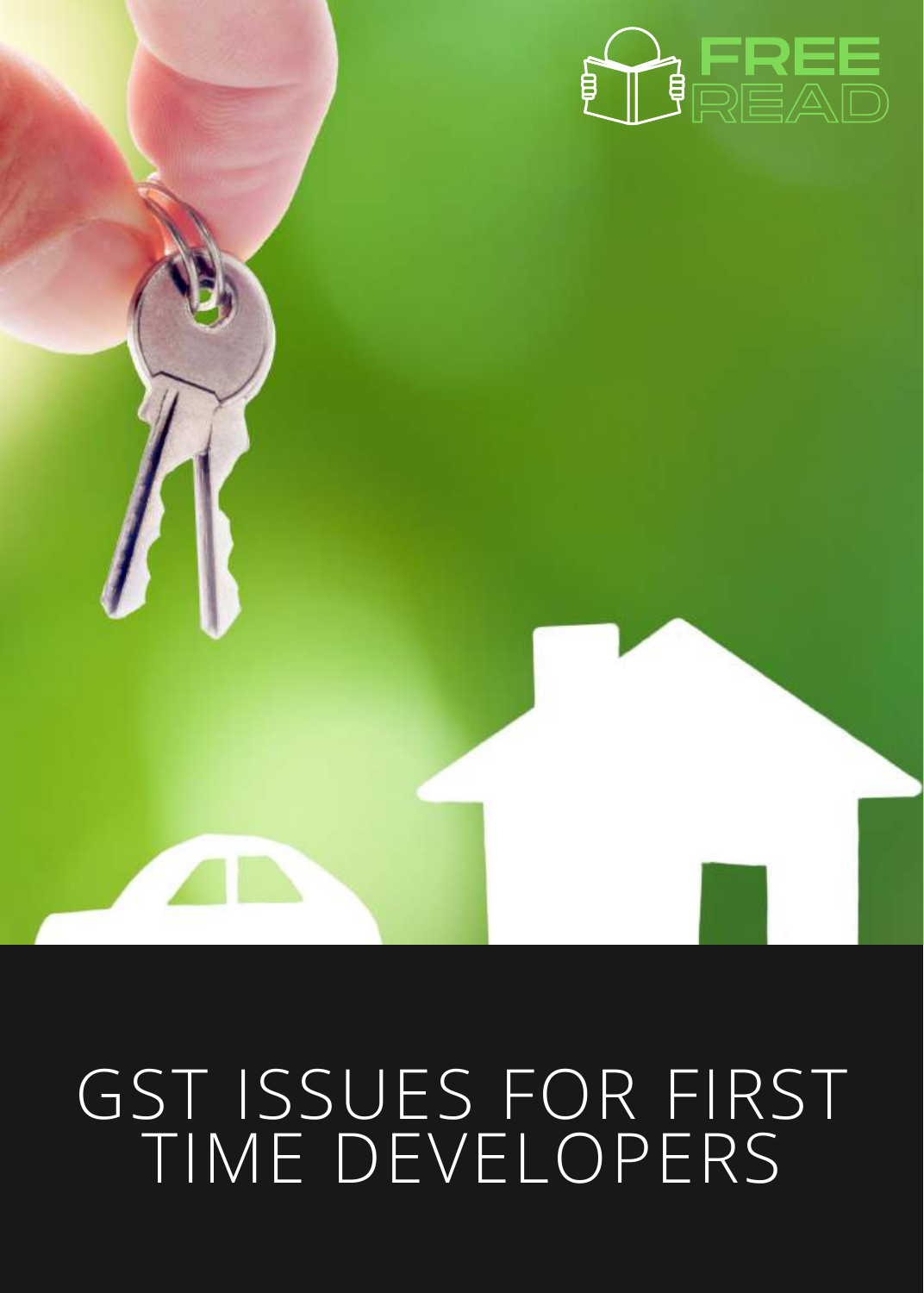# $C$  CARTLAND

P: 0403 873 498 E: adrian@cartlandlaw.com A: Unit 5, 72-78 Carrington St Adelaide SA 5000 PO Box 4124 Norwood South W: www.cartlandlaw.com

19 February 2020

### **GST ISSUES FOR FIRST TIME DEVELOPERS**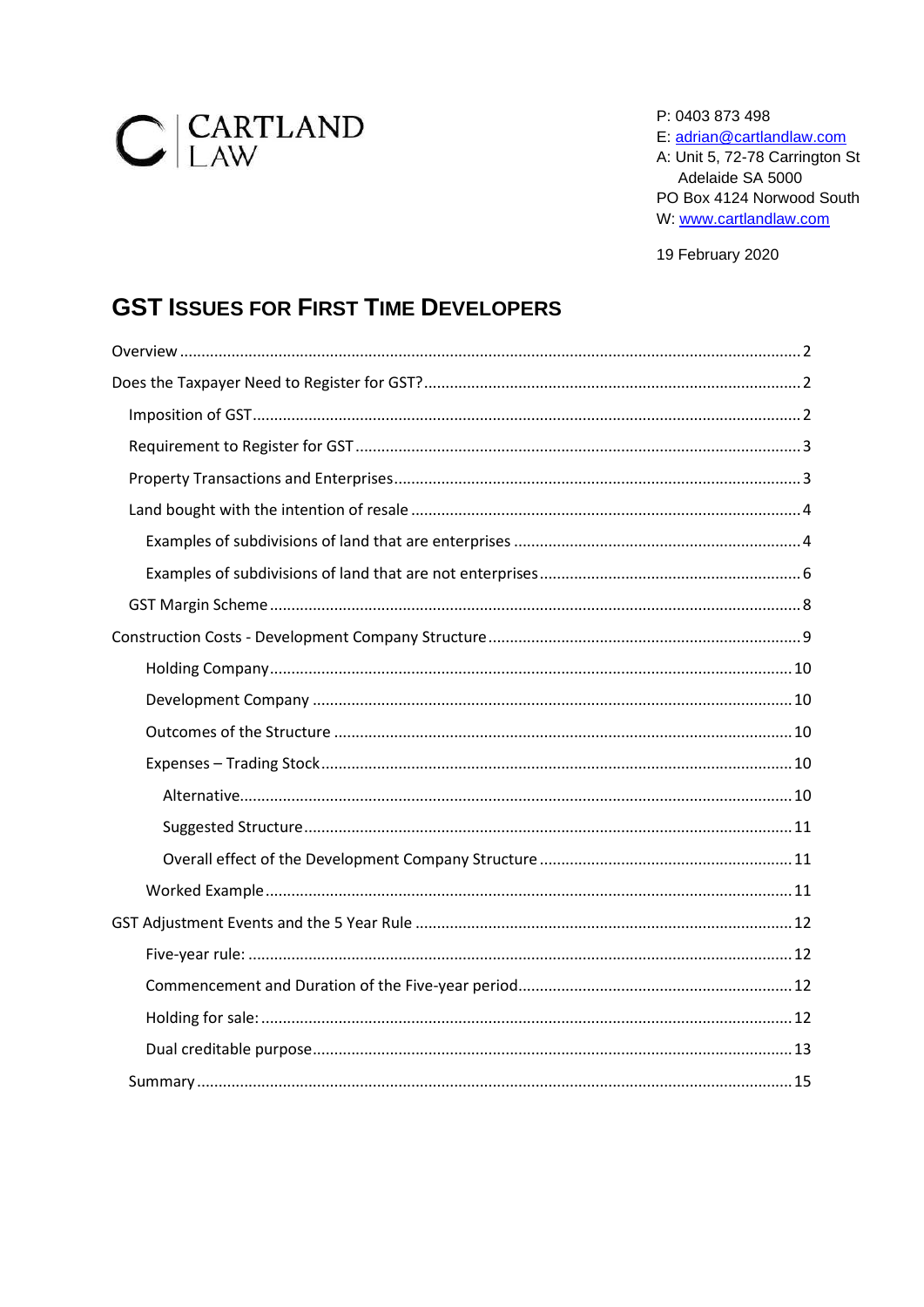#### **OVERVIEW**

<span id="page-2-0"></span>Inexperienced developers undertaking their first project may include private individuals who see a great opportunity to capitalise on a particular block of land, or an investor who decides to undertake a one-off development project with the intention to only sell enough units to cover the cost of development and to hold the rest as investments. This session considers the specific GST issues that arise with these types of taxpayers, including:

- A. Does the taxpayer need to register for GST?
	- i. Is the taxpayer carrying on an enterprise is there an adventure or concern in the nature of trade?
	- ii. Pros and cons of registering voluntarily
- B. If registration is required, when should it be done?
	- i. Advantages of leaving registration as late as possible if margin scheme is available in relation to the property
	- ii. Claiming construction costs
- C. Key GST issues to consider:
	- i. Potential adjustment events if property is held rather than sold
	- ii. How long can the development be held for before it stops being new residential premises, and what are the consequences?

#### **DOES THE TAXPAYER NEED TO REGISTER FOR GST?**

<span id="page-2-1"></span>The GST Act is one of the most eruditely drafted pieces of legislation. It has a logical progression that sets out simple concepts and then builds upon them. It follows the structure of well-considered programming (indeed one of the drafters of the GST Act was a programmer) with routines and subroutines and exceptions. Accordingly, it is helpful to start at the beginning of the GST Act and then follow it through.

#### **Imposition of GST**

- <span id="page-2-2"></span>1. GST is payable on *taxable supplies*. What constitutes a *taxable supply* is explained in s9-5 of the GST Act, that is:
	- 1.1. A *supply* made for *consideration*;
	- 1.2. The *supply* is made in the course of furtherance of an *enterprise* that you carry on;
	- 1.3. The *supply* is connected with Australia;
	- 1.4. You are *registered* for GST or *required to be registered* for GST

#### **BUT** the *supply* is not a *taxable supply* to the extent that it is *GST-free* or *input taxed*.

2. In relation to Australian real property: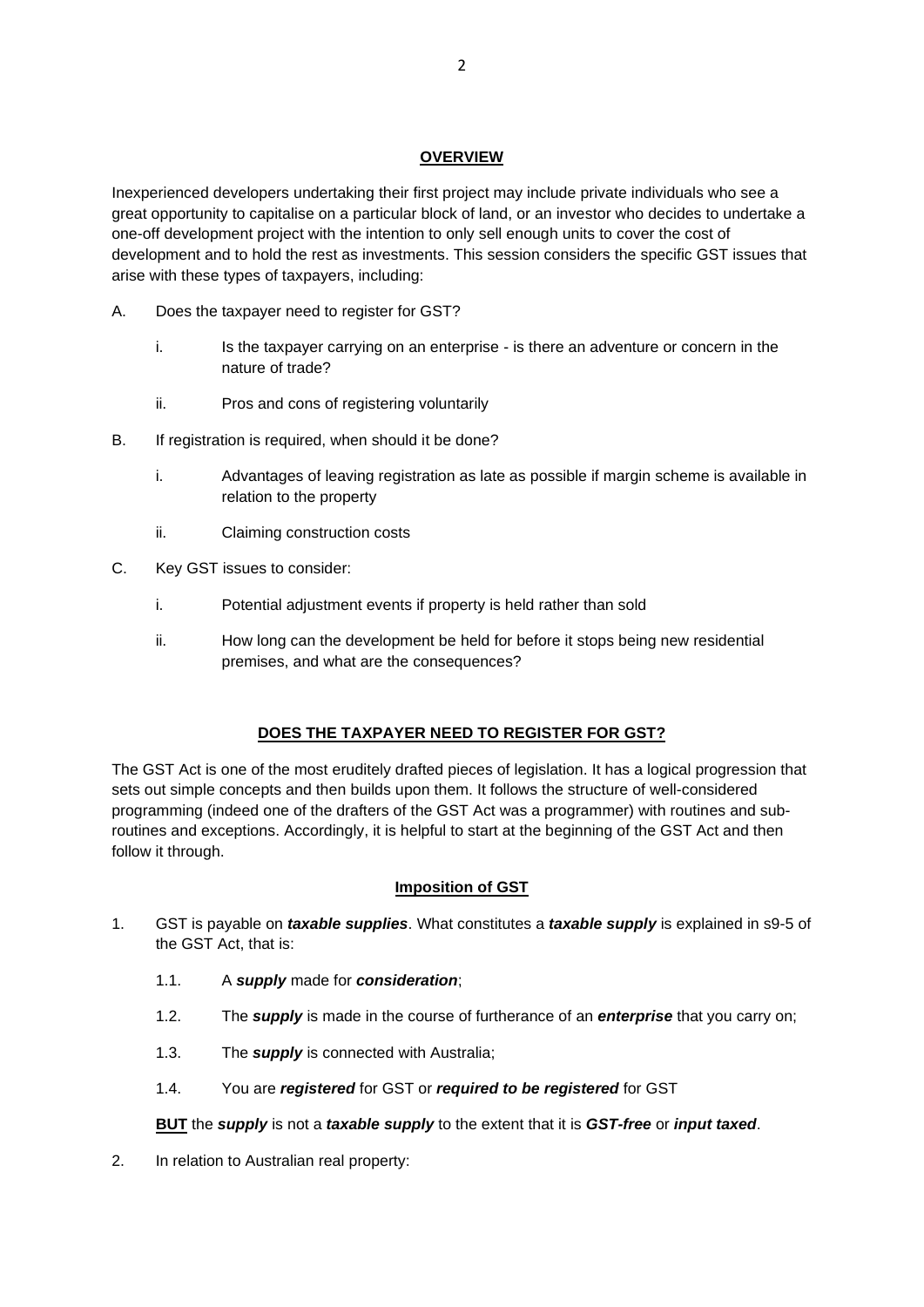- 2.1. there will always be the requisite connection with Australia; and
- 2.2. after the development of real property, the *supply* will typically either be the sale of the property or the use of it (by the owner or a tenant under a lease);

I shall therefore turn to the requirement to *register* for GST, what constitutes an *enterprise* and then to when a *supply* of property might be *input-taxed*.

#### **Requirement to Register for GST**

- <span id="page-3-0"></span>3. A person (including an entity such as a trust or company) is required to be registered under Div 23 of the GST Act when:
	- 3.1. They are carrying on an *enterprise*; and
	- 3.2. Their GST turnover is above \$75,000.
- 4. A one off property development where the property is to be sold and is an *enterprise* will trigger the requirement to be registered because the revenue from the sale will almost always exceed \$75,000. 1
	- 4.1. An *enterprise* may consist of an isolated transaction or a dealing with a single asset. For example, an *enterprise* may consist solely of the acquisition and refurbishment of a suburban shop for resale at a profit. Where an entity engages in acquiring a single asset for resale at a profit, the activity will be an *enterprise*, because it is an activity in the form of an adventure in the nature of trade. That *supply* must be included in the GST turnover.
	- 4.2. The timing of the requirement to *register* will be once it is reasonable to assume that there will be *supplies* that exceed \$75,000 in value in the current financial year; and
	- 4.3. In relation to the main residence, in the absence of a business activity, there will also be no requirement to be registered for GST when selling this property as it is being used for private or domestic purposes, unless of course the nature of the main residence changes so that there is a business activity.

#### **Property Transactions and Enterprises**

- <span id="page-3-1"></span>5. The question of whether an entity is carrying on an *enterprise* often arises where there are 'one-offs' or isolated real property transactions. This is addressed in in *Miscellaneous Tax Ruling MT 2006/1*.
	- 5.1. The issue to be decided is whether the activities are an enterprise in that they are of a revenue nature as they are considered to be activities of carrying on a business or an adventure or concern in the nature of trade (profit making undertaking or scheme) as opposed to the mere realisation of a capital asset. 2
	- 5.2. The cases of *Statham & Anor v. Federal Commissioner of Taxation* (Statham) and *Casimaty v. FC of T* (Casimaty) provide some guidance on when activities to subdivide land amount to a business or a profit-making undertaking or scheme. In these cases, farm land was subdivided and sold. Minimal development work was undertaken to meet council requirements and to improve the presentation of certain

<sup>1</sup> GSTR 2001/7

<sup>&</sup>lt;sup>2</sup> In an income tax context a number of public rulings have issued outlining relevant factors and principles from judicial decisions. See, for example, TR 92/3, TD 92/124, TD 92/125, TD 92/126, TD 92/127 and TD 92/128.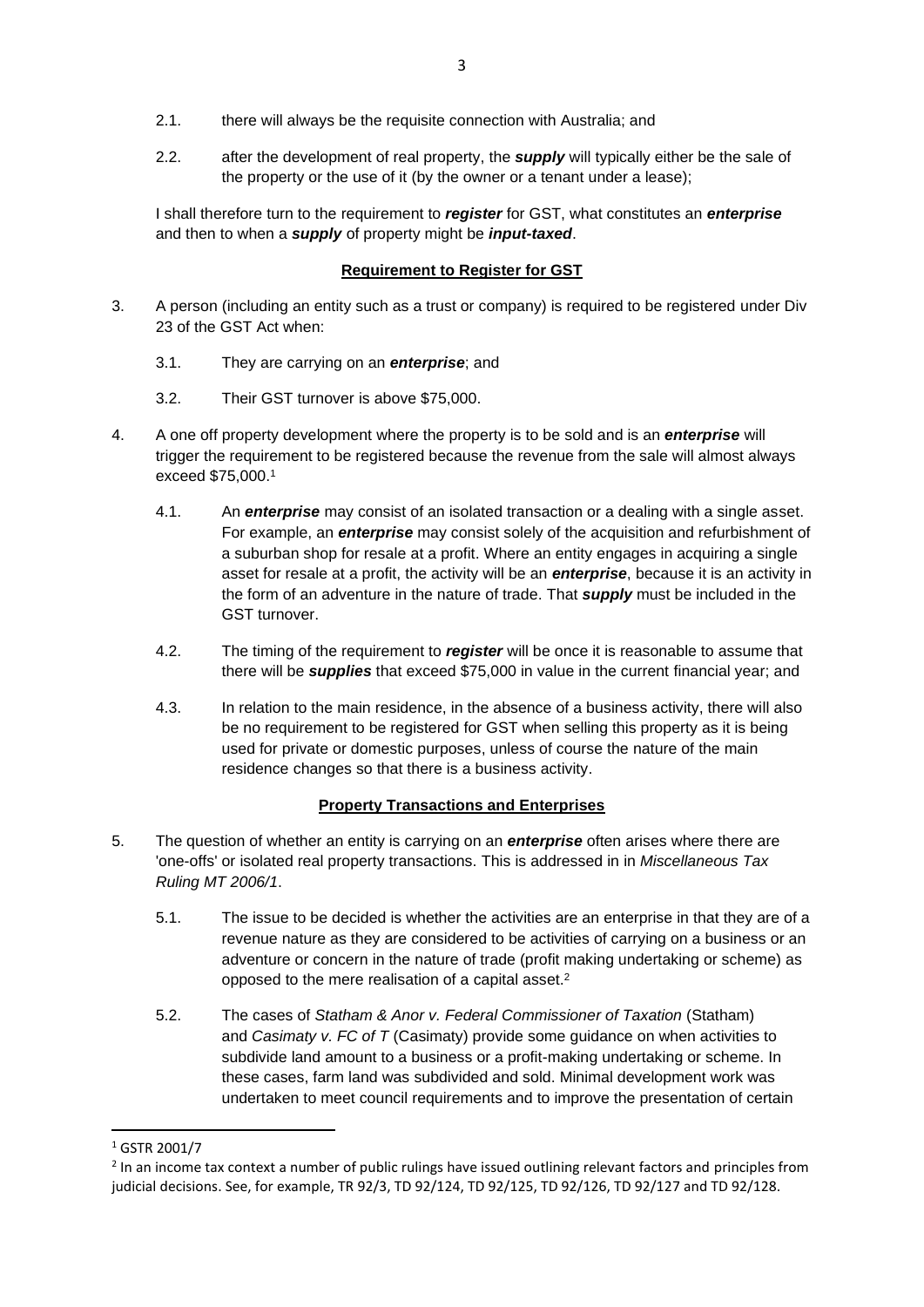allotments. On the particular facts of these cases the courts held that the sales were a mere realisation of a capital asset.

- 5.3. From the *Statham* and *Casimaty* cases a list of factors can be ascertained that provide assistance in determining whether activities are a business or an adventure or concern in the nature of trade. If several of these factors are present it may be an indication that a business or an adventure or concern in the nature of trade is being carried on. These factors are as follows:
	- 5.3.1. there is a change of purpose for which the land is held;
	- 5.3.2. additional land is acquired to be added to the original parcel of land;
	- 5.3.3. the parcel of land is brought into account as a business asset;
	- 5.3.4. there is a coherent plan for the subdivision of the land;
	- 5.3.5. there is a business organisation for example a manager, office and letterhead;
	- 5.3.6. borrowed funds financed the acquisition or subdivision;
	- 5.3.7. interest on money borrowed to defray subdivisional costs was claimed as a business expense;
	- 5.3.8. there is a level of development of the land beyond that necessary to secure council approval for the subdivision; and
	- 5.3.9. buildings have been erected on the land.
- 5.4. In determining whether activities relating to isolated transactions are an enterprise or are the mere realisation of a capital asset, it is necessary to examine the facts and circumstances of each particular case. This may require a consideration of the factors outlined above, however there may also be other relevant factors that need to be weighed up as part of the process of reaching an overall conclusion. No single factor will be determinative rather it will be a combination of factors that will lead to a conclusion as to the character of the activities.

#### **Land bought with the intention of resale**

<span id="page-4-0"></span>6. In isolated transactions, where land is sold that was purchased with the intention of resale at a profit (which would be ordinary income) the Commissioner considers in *MT 2006/1* that these activities are an enterprise. This would be so whether the land was sold as it was when it was purchased or whether it was subdivided before sale. An enterprise would be carried on in this situation because the activities are business activities or activities in the conduct of a profit making undertaking or scheme and therefore an adventure or concern in the nature of trade.

#### **Examples of subdivisions of land that are enterprises**

<span id="page-4-1"></span>6.1. Example 28 *MT 2006/1*:

*"Stefan and Krysia discover that the local council has recently changed its by-laws to allow for smaller lots in the area. They decide to take advantage of the by-law change. They purchase a block of land with the intention to subdivide it into two lots and to sell the lots at a profit. They carry out their plan and sell both lots of land at a profit.*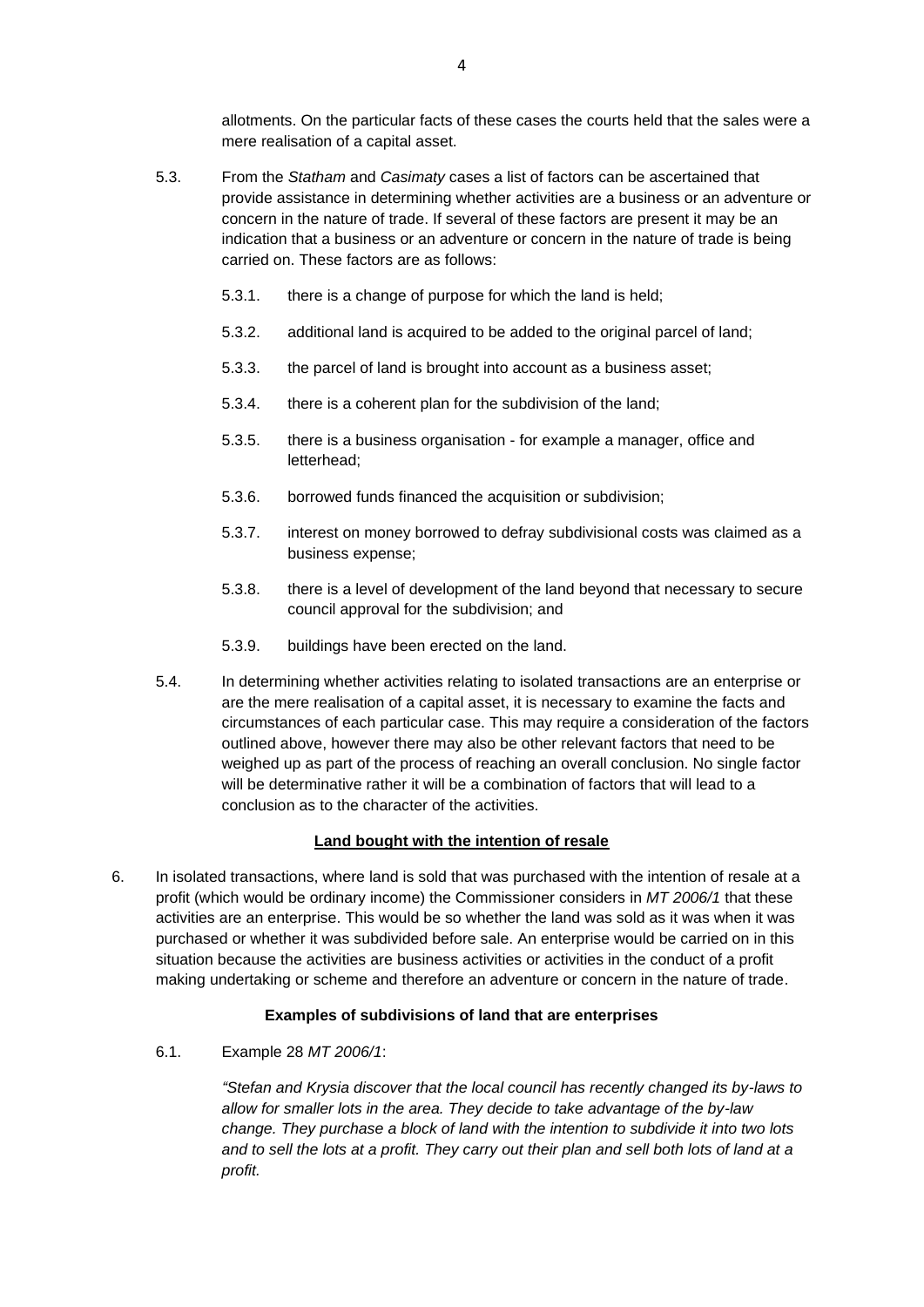*Stefan and Krysia are entitled to an ABN in respect of the subdivision on the basis that their activities are an enterprise being an adventure or concern in the nature of trade. Their activities are planned and carried out in a businesslike manner."*

6.2. Example 29 *MT 2006/1*:

*"Tobias finds an ocean front block of land for sale in a popular beachside town. He devises a plan to enable him to afford to live there. He decides to purchase the land and to build a duplex. He plans to sell one of the units and retain and live in the other. The object of his plan is to enable him to obtain private residential premises in an area that would otherwise be unaffordable for him.*

*Tobias carries out his plan. He purchases the land, and lodges the necessary development application with the local council. The development application is approved by the council, Tobias engages a builder and has the duplex built. He sells one unit, and lives in the other.*

*Tobias is entitled to an ABN. His intentions and activities have the appearance of a business deal. They are an enterprise.*"

#### 6.3. Example 30 in *MT 2006/1*:

*"Steven buys a 100 hectare property. He believes that the property may be suitable to be developed as a resort. After investigation he decides that it would be more profitable to subdivide and sell the property. He decides to subdivide the property into one hectare lots and sell these.*

*He engages a town planner and a surveyor to survey the 100 hectare property and to establish how many hectare lots it can be subdivided into. Steven then approaches the local shire council and is advised that he may subdivide his property into 65 one hectare lots.*

*However, Steven must satisfy various shire council conditions if he wishes to obtain development approval. They are:*

> *the making of new sealed roads with kerbing and channelling within the subdivision;*

> *the provision of water, electricity and telephone services to the new lots;*

*the provision of culverts and other storm water drainage works; and*

*the transfer of certain areas of land to the shire council for parks, environmental and other public purposes.*

*Steven consults his accountant and legal advisers. Together they prepare a comprehensive business plan for the project. They approach a commercial lender to arrange a substantial loan, secured by the property, to cover all development costs and related expenses.*

*After gaining development approval from the council, Steven then engages a project manager who arranges for all the survey and subdivisional works to be carried out. Contractors are engaged to put in the roads, complete all the necessary drainage works and install the water, electricity and telephone services.*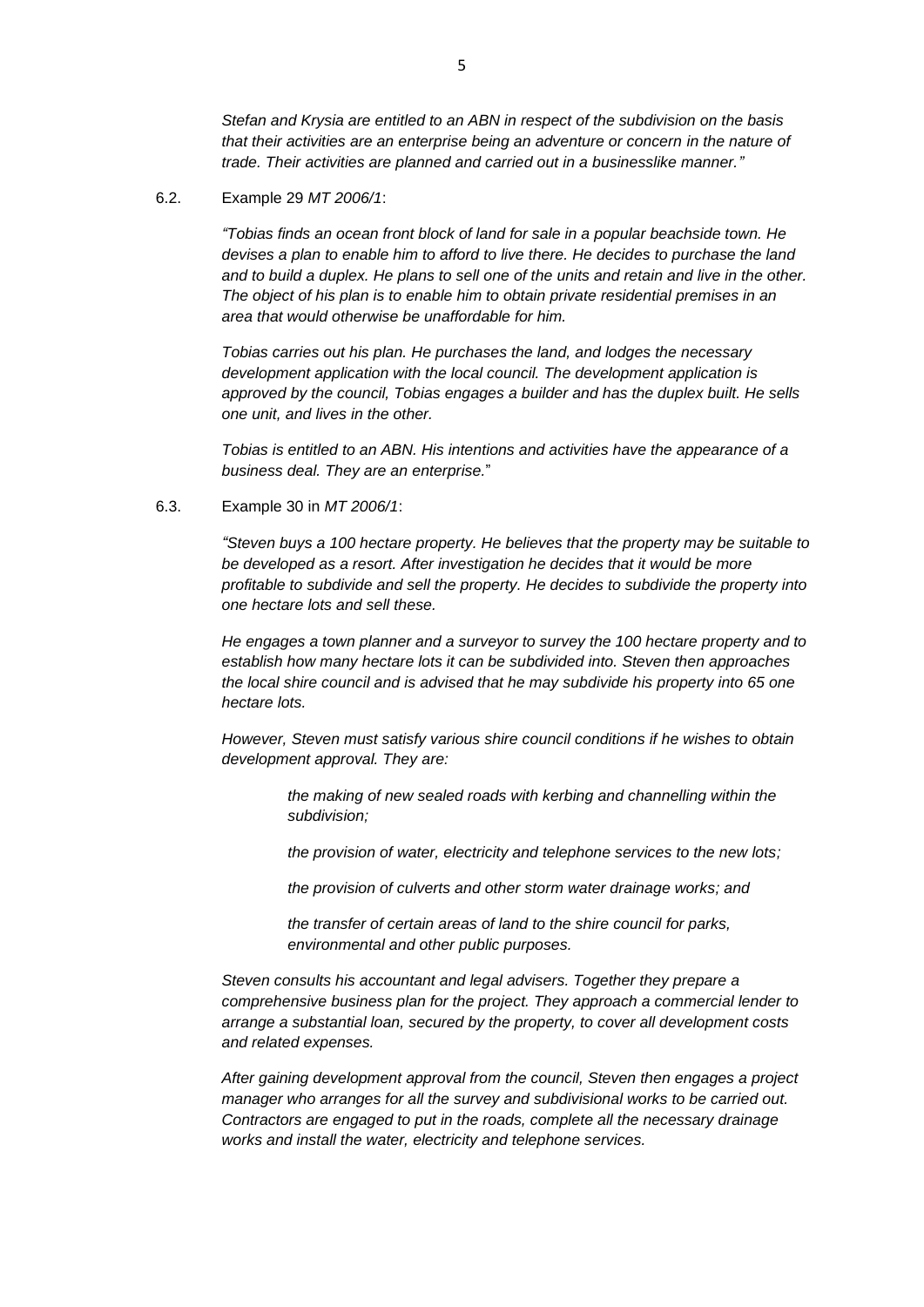*Steven also investigates a marketing strategy that will provide the best return for his project. Sales agents are retained to carry out the marketing program which involves a comprehensive advertising campaign using a promotional estate name, 'Bush Turkey Hill'.*

*Steven is entitled to an ABN on the basis that the subdivision is an enterprise and it is more than a mere realisation of a capital asset. Significant factors that are relevant which lead to this conclusion are as follows:*

*there is a change of purpose for which the whole property is held;*

*there is a comprehensive plan for the development of the property;*

*the subdivision is developed in a businesslike manner for example there is a project manager, significant development costs, a comprehensive marketing campaign including an estate name for the land; and*

*a substantial loan has been taken out to finance the development*.

#### 6.4. Example 31 *MT 2006/1*:

*Prakash and Indira have lived in the same house on a large block of land for a number of years. They decide that they would like to move from the area and develop a plan to maximise the sale proceeds from their land.*

*They consider their best course of action is to demolish their house, subdivide their land into two blocks and to build a new house on each block.*

*Prakash and Indira lodge the necessary development application with the local council and receive approval for their plan. They arrange for:*

*their house to be demolished;*

*the land to be subdivided;*

*a builder to be engaged;*

*two houses to be built;*

*water meters, telephone and electricity to be supplied to the new houses; and*

*a real estate agent to market and sell the houses.*

*Prakash and Indira carry out their plan and make a profit. They are entitled to an ABN in respect of the subdivision on the basis that their activities go beyond the minimal activities needed to sell the subdivided land. The activities are an enterprise as a number of activities have been undertaken which involved the demolition of their house, subdivision of the land and the building of new houses.*

#### **Examples of subdivisions of land that are not enterprises**

#### <span id="page-6-0"></span>6.5. Example 32 *MT 2006/1*:

*Astrid and Bruno live on a large suburban block. The council has recently changed their by-laws to allow for smaller lots in their area. They decide to subdivide their land to allow their only child, Greta, to build a house in which to live.*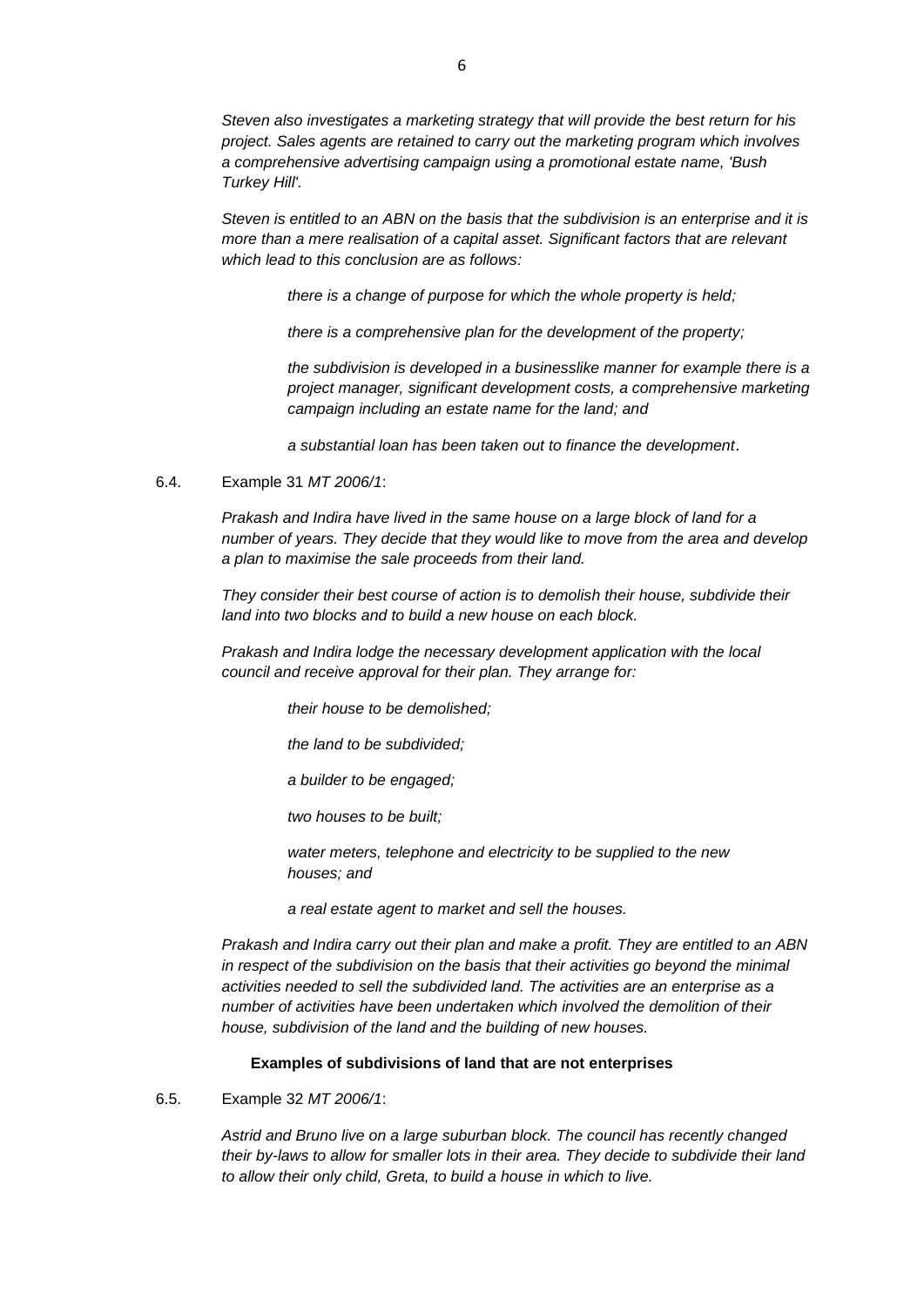*Astrid and Bruno have not carried on an enterprise and are not entitled to an ABN in respect of the subdivision. It is a subdivision without any commercial aspects and is part of a private or domestic arrangement to provide a house for their daughter.*

6.6. Example 33 in *MT 2006/1*:

*Ursula and Gerald live on a 2.5 hectare lot that they have owned for 30 years.*

*They decide to sell part of the land and apply to subdivide the land into two 1.25 hectare lots. The survey and subdivision are approved. They retain the subdivided lot containing their house and the other is sold.*

*Ursula and Gerald are not carrying on an enterprise and are not entitled to an ABN in respect of the subdivision as the subdivision and sale are a way of disposing of some of the land on which their home is situated. It is the mere realisation of a capital asset.*

6.7. Example 34 in *MT 2006/1*:

*A number of years ago Elsie and Karin purchased some acreage on which to keep their horses, which they rode on weekends. Karin now accepts a job overseas and they decide to sell the land.*

*They put the land on the market with little success. The local real estate agent then advises that it would be easier to sell the land if it was subdivided into smaller lots. They arrange for a development application to be lodged with the local council and obtain approval to subdivide the land into nine lots. Elsie and Karin arrange for the*  land to be surveyed. The land has a road running along its boundary and has some *existing services such as electricity. Only minimal activity is required to subdivide the land.*

*Elsie and Karin are not entitled to an ABN. The sale is not considered to be an enterprise and is the mere realisation of a capital asset.*

6.8. Example 35 in *MT 2006/1*:

*Oliver and Eloise have lived on a rural property, Flat Out for the last 30 years. They live a self-sufficient lifestyle. As a result of a number of circumstances including their advancing years, Oliver's deteriorating health, growing debt and drought conditions they decide to sell.*

*Oliver and Eloise put Flat Out on the market and are unable to find any buyers. They then receive advice from the real estate agent that they may be able to sell smaller portions of it. They initially arrange for council approval to subdivide part of Flat Out into 13 lots. They undertake the minimal amount of work necessary and sell the lots. They continue to live on the remaining part of their property.*

*A few years later Oliver and Eloise decide to sell some more land to meet their increasing debt obligations. They arrange for council approval to subdivide another part of Flat Out into four lots. Again they undertake the minimal amount of work necessary to enable the lots to be subdivided and arrange for the real estate agent to sell these lots.*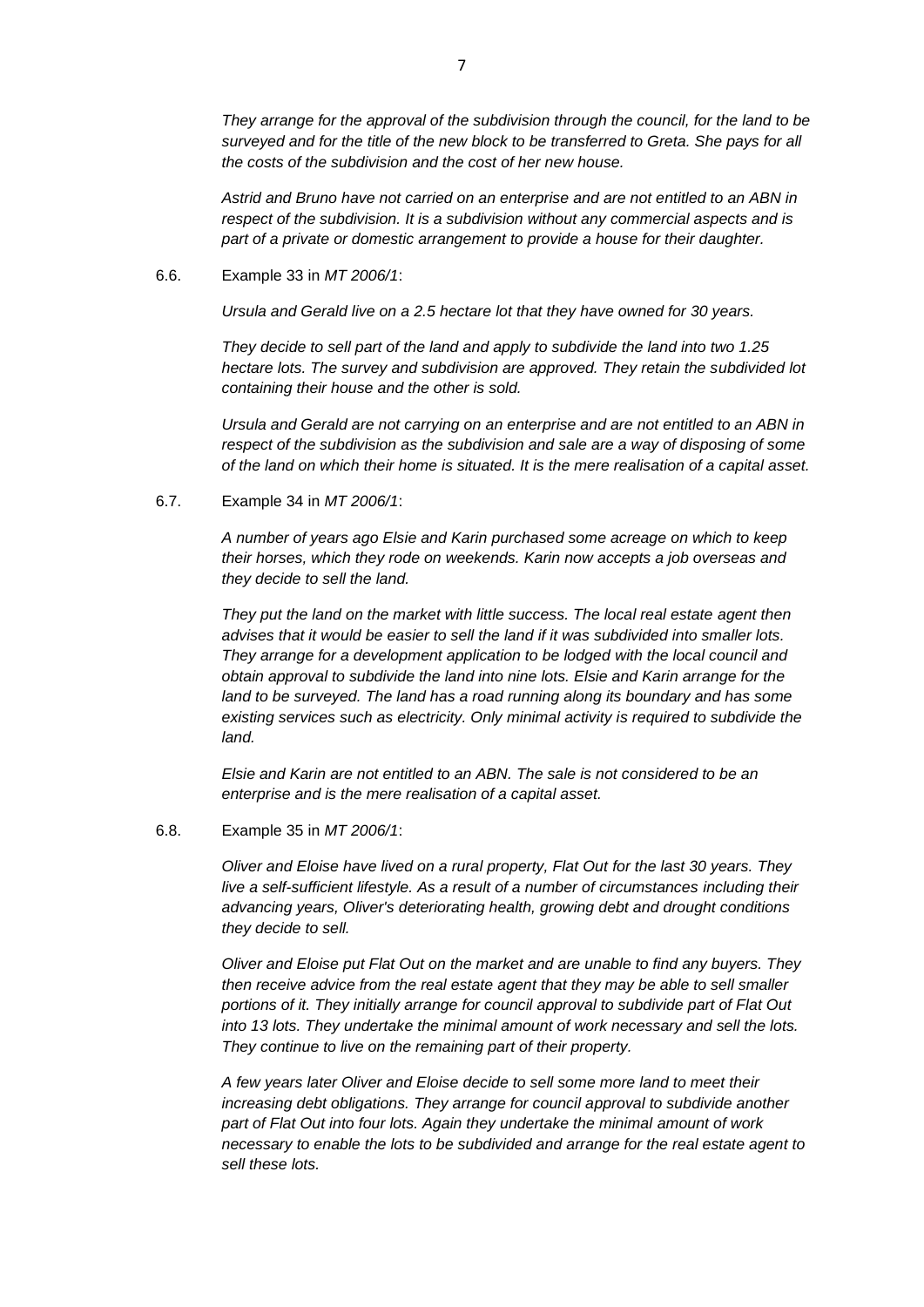*Three years later Oliver's and Eloise's personal and financial circumstances are such that they again decide to sell some more land. They arrange for further council approval to subdivide part of their remaining property into three lots. Again they undertake the minimal amount of work necessary to enable the lots to be sold and arrange for the real estate agent to sell the lots.*

*Over the years involved Oliver and Eloise have subdivided 30% of Flat Out. They continue to live on the remaining part of their property.*

*Oliver and Eloise are not entitled to an ABN as they are not carrying on an enterprise. They are merely realising a capital asset. In this example the following factors are relevant:*

> *There is no change of purpose or object with which the land is held - it has remained their home.*

*There is no coherent plan for the subdivision of the land - the subdivision has been undertaken in a piecemeal fashion as circumstances change.*

*A minimal amount of work has been undertaken in order to prepare the land for sale. There has been no building on the subdivided land. The only work undertaken was that necessary to secure approval by the council for the subdivision.*

#### **GST Margin Scheme**

- <span id="page-8-0"></span>7. Division 75 sets out the basis on which the margin scheme can be applied to a taxable supply of real property, including new residential premises, by a taxpayer carrying on a property development enterprise:
	- 7.1. Typically, the margin scheme can be applied where the taxpayer and the recipient of the supply have agreed in writing that the margin scheme will apply to the supply of real property. In most instances, this will be recorded in the contract for sale of land by offer and acceptance with an appropriate GST annexure. However, in some instances, the agreement in writing to apply the margin scheme may be recorded in a subsequent deed between the parties to rectify the original contract where the GST annexure was not completed at the time of signing the contract.
	- 7.2. Typically the GST margin scheme applies with the effect that the taxpayer only pays GST in respect of a taxable supple of real property on the difference between their cost of acquiring the relevant real property and the consideration received from the sale of the real property.
	- 7.3. However, you cannot apply the margin scheme to a supply of real property where the taxpayer acquired the real property by way of:
		- 7.3.1. GST-free supply of a going concern;
		- 7.3.2. GST-free supply of farming land;
		- 7.3.3. A supply from an entity that was registered or required to be registered for GST, and that entity had acquired it through a taxable supply on which GST was worked out without applying the margin scheme;
		- 7.3.4. Inheriting the property from a deceased estate that acquired it under the circumstances listed above.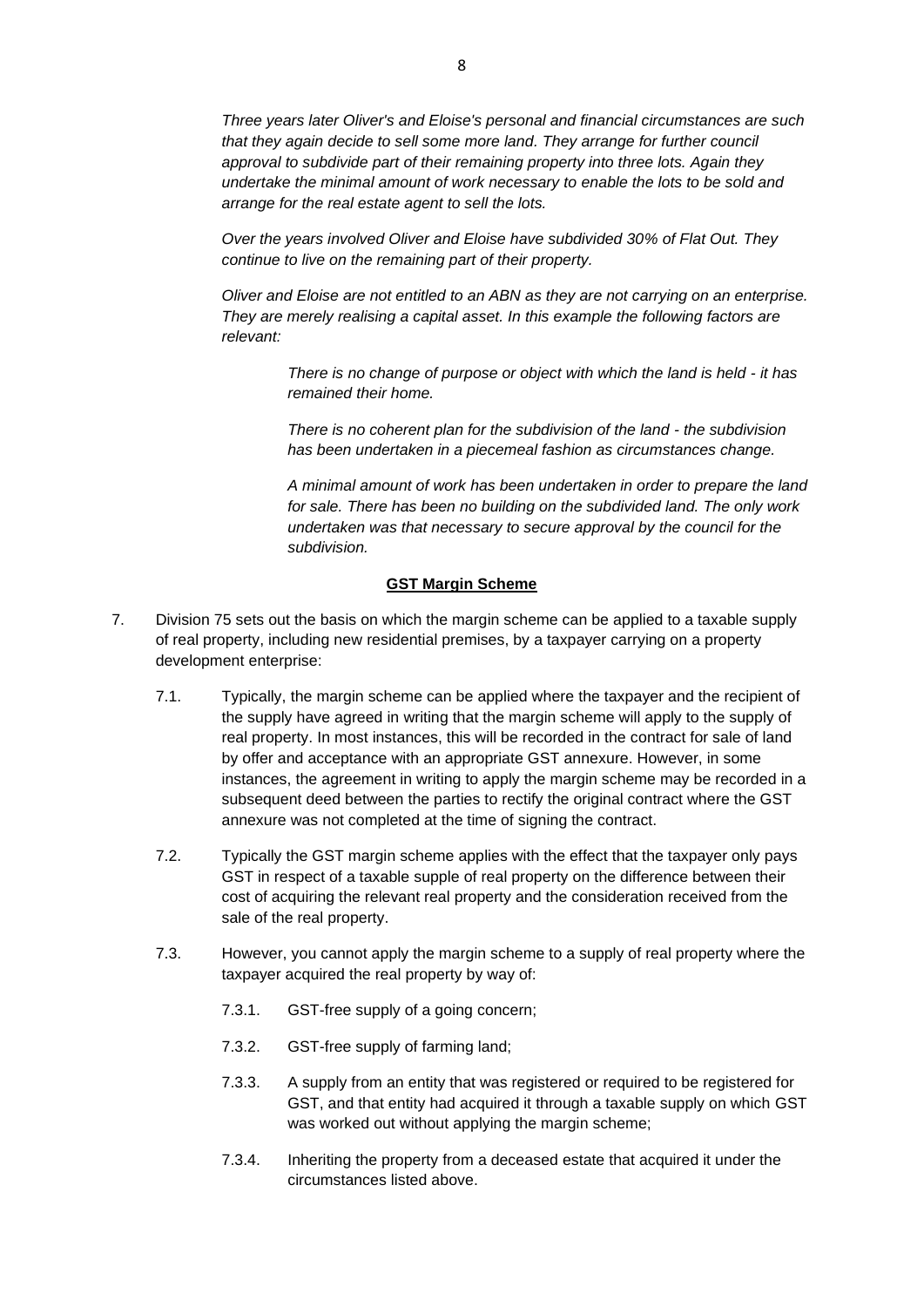- 7.4. Applying the margin scheme may prove problematic where a small scale subdivision is carried out on land that was held by a taxpayer prior to 1 July 2000.
	- 7.4.1. GSTR 2006/7 provides guidance in this regard and states that a taxpayer will be taken to have acquired the property for its market value as at 1 July 2000 for the purposes of applying the margin scheme (para 45A and section 75-11 GST Act).
	- 7.4.2. As we move further and further from 1 July 2000, it becomes more difficult to obtain reliable valuations of property going back so many years.
- 7.5. Where a property is subdivided after its initial acquisition, the cost of acquiring the land is generally apportioned across each of the subdivided lots according to the proportionate amount of land that each subdivided lot bears to the original land. This is known as a the "*profits emerging basis*".
- 7.6. It is a condition of applying the margin scheme that the buyer and seller must agree in writing to apply the margin scheme (section 75-5). In some instances, particularly with a smaller scale development, the mum and dad investors may not have realised at the time that they were required to be registered for GST and hence did not apply the margin scheme in writing.
	- 7.6.1. This is a scenario that is becoming quite prevalent where an ATO audit of property sales by particular taxpayers identifies that they were in fact carrying on an enterprise, much to their surprise, and the taxpayers are then assessed to pay GST in respect of the sale price of each subdivided lot (often including a new dwelling).
	- 7.6.2. Where this occurs, taxpayers are often unaware that they may be able to still obtain the benefit of applying the margin scheme where they can get the purchasers of the property to agree to execute a deed which rectifies the original contract by the parties now agreeing to apply the margin scheme.
	- 7.6.3. In many cases the taxpayers are not only left paying GST on the full sale price, but are also left short changed as they did not previously lodge a BAS and claim their input credits for their creditable acquisitions. Taxpayers must act quickly in such circumstances so that any input credits may be claimed within the 4 year limitation period.
- 7.7. Under s75-10 the amount of the margin on a property acquired pre-1 July 2000 will be calculated as the difference between a valuation of the property and its sale price. The date of valuation will typically be 1 July 2000 however if the supplier is not registered or required to be registered until after 1 July 2000 then the valuation will be at the date of registration. Therefore when property prices are increasing there may be an incentive on the development of property held since before 1 July 2000 to delay GST registration as long as possible to secure the highest valuation and hence lowest margin.

#### **CONSTRUCTION COSTS - DEVELOPMENT COMPANY STRUCTURE**

<span id="page-9-0"></span>8. There are some interesting taxation benefits from utilising a Development Company structure, also known as a 'WIP Company'. This structure operates as follows: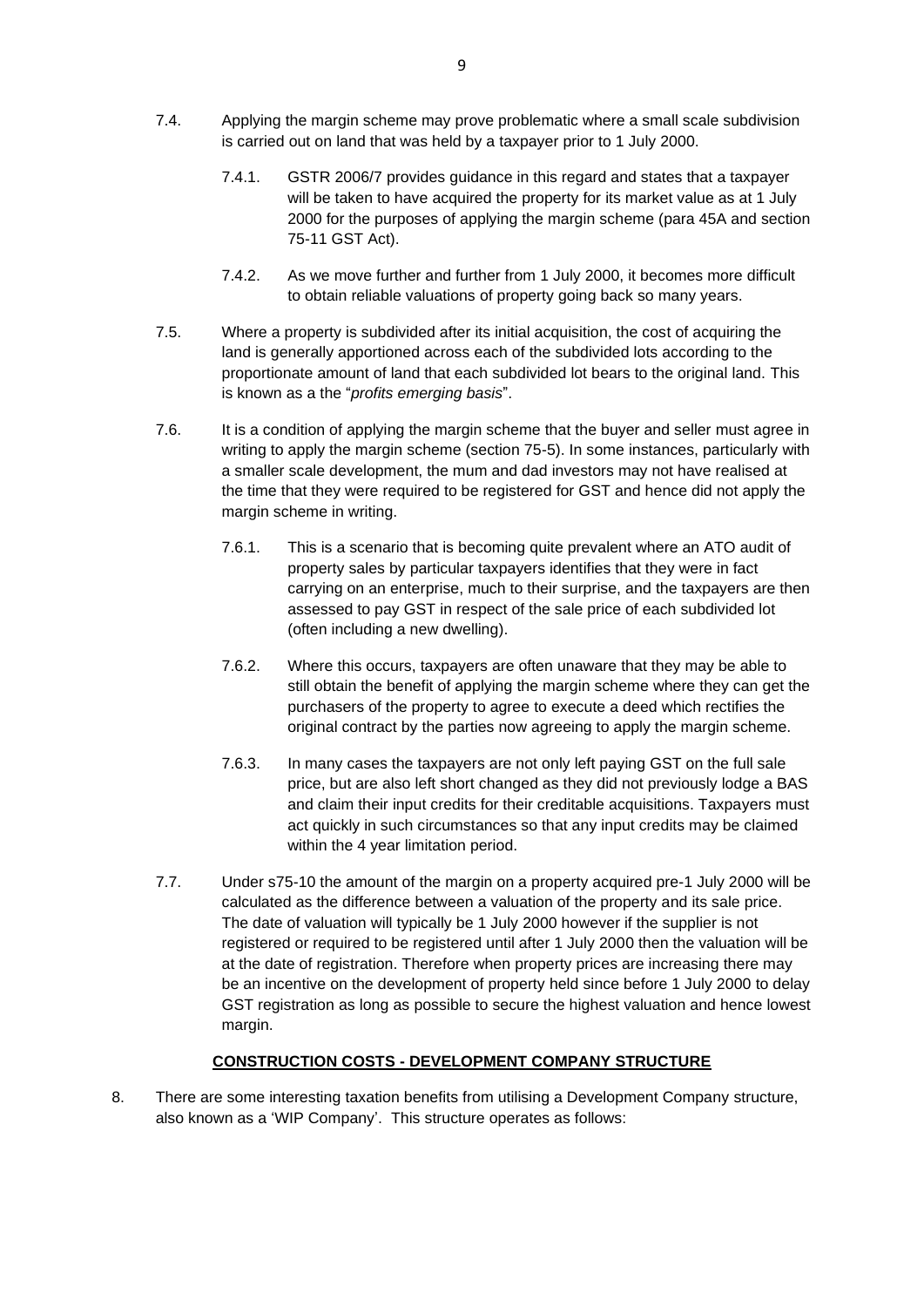#### **Holding Company**

- <span id="page-10-0"></span>8.1. A holding company ("Hold Co") is formed, which will responsible for three primary aspects of the venture:
	- 8.1.1. To hold the Land as trading stock until the development is completed;
	- 8.1.2. Engage Dev Co to develop the Land; and
	- 8.1.3. To sell the Land to investors for profit.

#### **Development Company**

- <span id="page-10-1"></span>8.2. A Development Company ("Dev Co") will be formed and will undertake the development of the Land:
	- 8.2.1. A development agreement will be drawn stating that:
		- 8.2.1.1. All development costs will be paid for by Dev Co; and
		- 8.2.1.2. As consideration for incurring the development costs Dev Co will have the first rights to proceeds from the sale of the Lots including a developer margin;
	- 8.2.2. Dev Co will conduct the enterprise of developing the Land, and will be entitled to input tax credits on creditable acquisitions because it will be making taxable supplies of development services to Hold Co;
	- 8.2.3. The Lots owned by Hold Co will have lower cost bases as a result of the development being undertaken by Dev Co, as compared with if Hold Co undertook the development.
	- 8.2.4. Dev Co will be taxed on the profit from the sale of the Lots owned by Hold Co at the company tax rate; and
	- 8.2.5. The simplest way to capitalise Dev Co is through a loan from Hold Co, which can be repaid as the Lots are sold. The profits can be distributed out of Dev Co or Hold Co as franked dividends.

#### **Outcomes of the Structure**

- <span id="page-10-2"></span>8.3. This structure will have two primary outcomes:
	- 8.3.1. Expenses incurred during development will not form part of Hold Co's trading stock cost base; and
	- 8.3.2. Profits do not have to be accounted for on a profit emerging basis.

#### **Expenses – Trading Stock**

#### Alternative

<span id="page-10-4"></span><span id="page-10-3"></span>8.4. If Hold Co completed the development in its own right, it would hold the land as trading stock. Any investment or increase in the value of the trading stock would increase the cost base of the Land. The total investment into the Land through the course of the development will be apportioned to each Lot sold. This will result in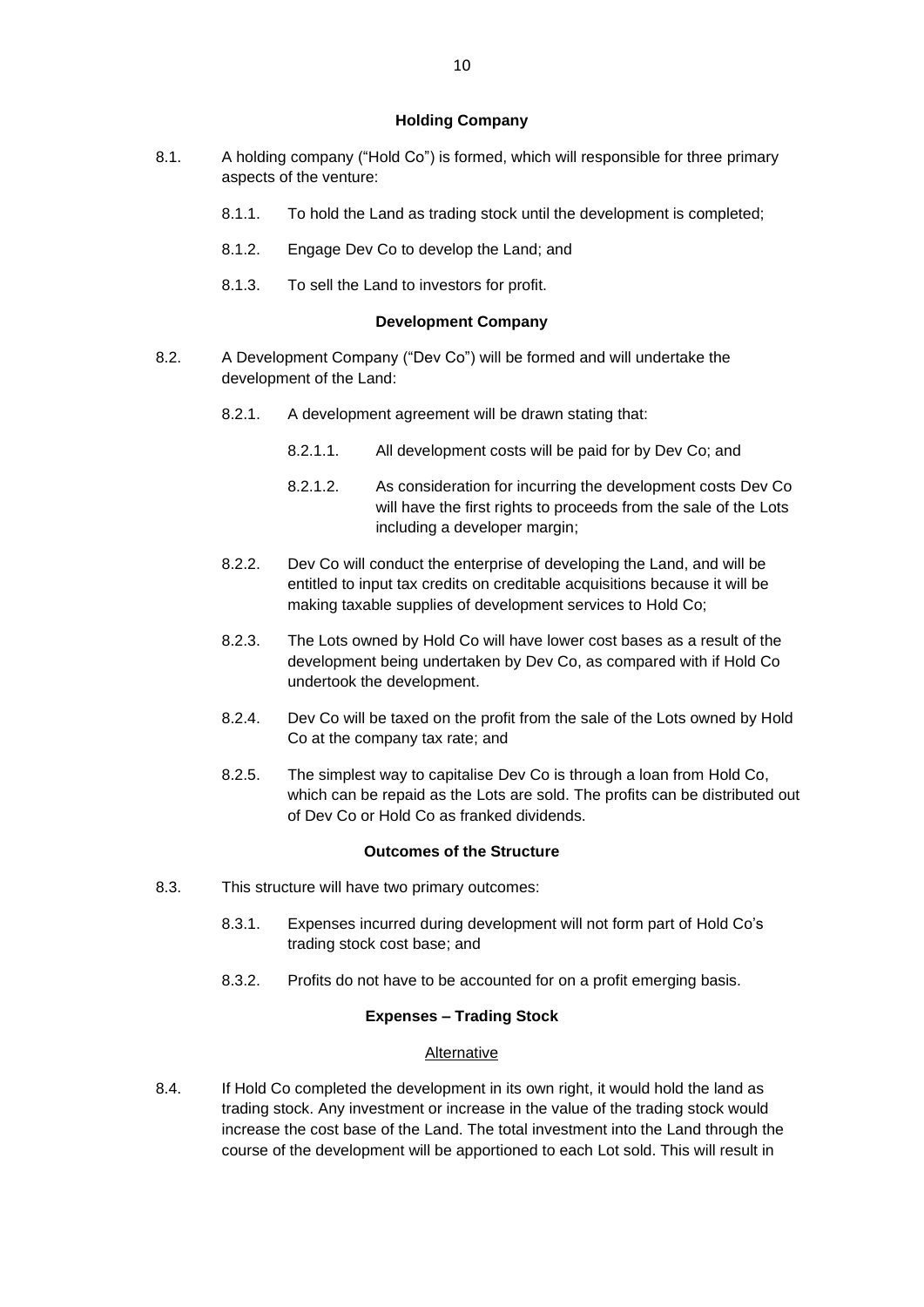profit being calculated on the difference between the adjusted cost base and the sale price at the time of sale.

8.5. This means that Hold Co will pay tax as each Lot is sold despite the fact that an accounting profit may not yet have been achieved.

#### Suggested Structure

- <span id="page-11-0"></span>8.6. Under the structure suggested; initially as a lot is sold to an investor the entire sale amount will be paid to Dev Co as per the development agreement. Hold Co will continue to pay Dev Co the full proceeds of any sale until their obligation to pay Dev Co under the development agreement is completely satisfied.
- 8.7. Once the development agreement has been satisfied, Hold Co will pay tax on each lot sold and will be taxed on their profit. The cost base will be calculated as the original undeveloped value of the land.

#### Overall effect of the Development Company Structure

<span id="page-11-1"></span>8.8. The structure will essentially ensure that tax on profits will only be paid when Hold Co is generating accounting profits.

#### **Worked Example**

- <span id="page-11-2"></span>8.9. If the Land is worth \$10,000,000 and the cost to develop 10 lots is \$10,000,000. The lots will be sold for \$2,500,000 each. The total venture will net \$5,000,000 in profit.
	- 8.9.1. Scenario 1 Hold Co only: as each Lot is sold Hold Co will pay tax on the apportioned \$500,000 profit on each sale, however Hold Co will not have completely covered their costs until 8 properties have been sold. Net tax: \$1.5 million at 30% rate.
	- 8.9.2. Scenario 2 Hold Co + Dev Co: Hold Co will only pay tax once the \$10,000,000 development costs under the development agreement have been paid to Dev Co causing a tax timing benefit in that tax profit will be aligned with accounting profit. This means that Hold Co will not begin to pay tax on sales until the  $4<sup>th</sup>$  property has been sold. From that point onwards Hold Co will pay tax on \$833,333 profit for the remaining 6 properties. Net Tax \$1.5 million at 30% rate.
- 8.10. If the development and the sale of the Lots is not all completed in one financial year then there will be a potential additional benefit, in that Dev Co will receive deductions for the development costs, but they will not cause an increase in the value of the trading stock held by Hold Co. This is particularly useful if there is other income that Dev Co received that the deductions could offset, e.g. from a previous development. By multiple developments through Dev Co it may be possible to continually defer tax.
- 8.11. Because the profit in the Lots is only realised upon disposal (unlike increased value of trading stock) then if disposal is delayed then so too is taxation. The common problem of a developer being unable to sell the final properties in a development becomes a taxation benefit.<sup>3</sup> If the final Lots were held on capital account rather than as trading stock other discounts may apply, the most advantageous of which is where Hold Co is

<sup>3</sup> More technically there is no tax *benefit* in the Part IVA sense because there is not any less tax paid – it is merely delayed until the realisation event.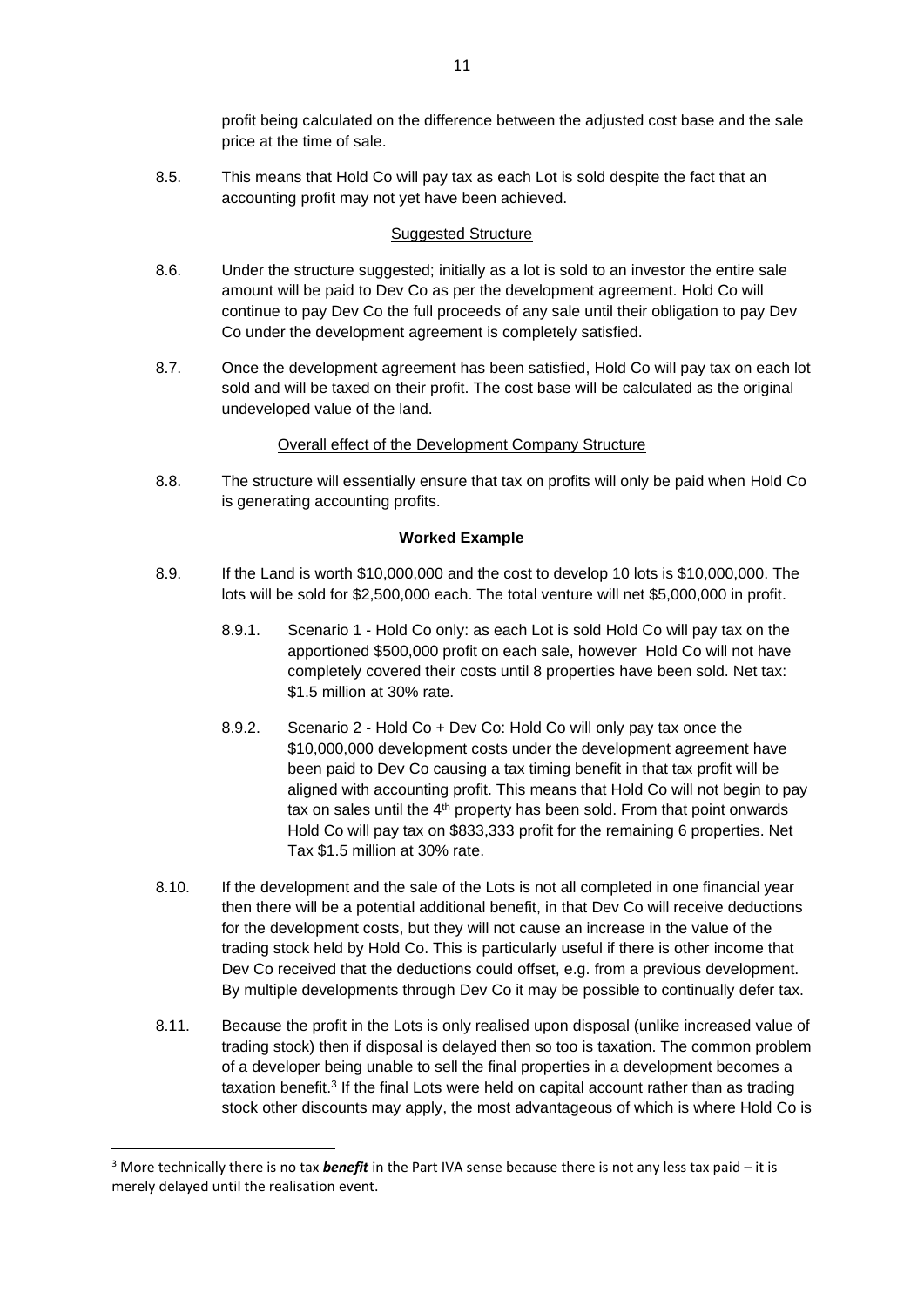an individual owner/developer and retains a Lot as a *main residence* which is exempt from taxation.

#### **GST ADJUSTMENT EVENTS AND THE 5 YEAR RULE**

<span id="page-12-0"></span>9. There is the possibility to change the nature of newly constructed residential developments from *new residential premises* which are *taxable supplies* to *non-new residential premises* which are *input taxed supplies* however there will be *adjustments* to *input tax credits* that were claimed on the development:

#### **Five-year rule:**

<span id="page-12-1"></span>9.1. *Residential premises* are not *new residential premises*, if after five years, the premises have "only" been used for making supplies that are *input taxed* because they have been the subject of a lease  $(40.35(1)(a))^4$ . Essentially if you rent the apartment for five years the commissioner will, by default, assume that your creditable purpose is the renting of apartments not the construction and sale of new apartments and you are not able to claim any input tax credits. If you had previously claimed these input tax credits you may have to make adjustments that effectively reverse these credits, as you are not entitled to GST credits for things purchased to make input taxed supplies.

#### **Commencement and Duration of the Five-year period**

- <span id="page-12-2"></span>9.2. Subsection 40-75(2) provides an exception to the meaning of *new residential premises* in 40-75(1). Subsection 40-75(2) requires that for the period of at least 5 years the premises have been used only for making input taxed supplies under paragraph 40-35(1)(a). This requirement will be satisfied where the premises have been leased for a continuous period of at least 5 years<sup>5</sup> between when they were built and when they were sold.
- 9.3. The period must be a continuous period. A continuous period is **not broken** by short periods between tenancies where the premises are actively marketed for rent following the departure by a previous tenant. However, a continuous period **is broken** when the premises are used for a private purpose or left vacant with no attempt to lease the premises.<sup>6</sup>

#### **Holding for sale:**

- <span id="page-12-3"></span>9.4. *New residential premises* will not be applied for a creditable purpose, to any extent, when they are being used exclusively as part of an enterprise of leasing r*esidential premises*. However, the *new residential premises* would not be precluded from being applied for a creditable purpose if the entity commenced holding the new residential premises for the purpose of sale in the future.<sup>7</sup>
- 9.5. The concept of holding a thing for the purpose of sale as part of an enterprise is similar to holding a thing for the purpose of trade<sup>8</sup>. An objective assessment of the facts and circumstances will demonstrate whether or not *new residential premises*

<sup>4</sup> Section 40.75(2) *A New Tax System (Goods and Services Tax) Act 1999*

<sup>5</sup> GSTR 2003/3 paragraph 90

 $6$  GSTR 2003/3 paragraph 91

<sup>7</sup> GSTR 2009/4 – paragraph 38

<sup>8</sup> Refer to comments of Bowen CJ in *Re Ku-ring-gai Co-operative Building Society (No. 12) Ltd* (1978) 36 FLR 134 at 139.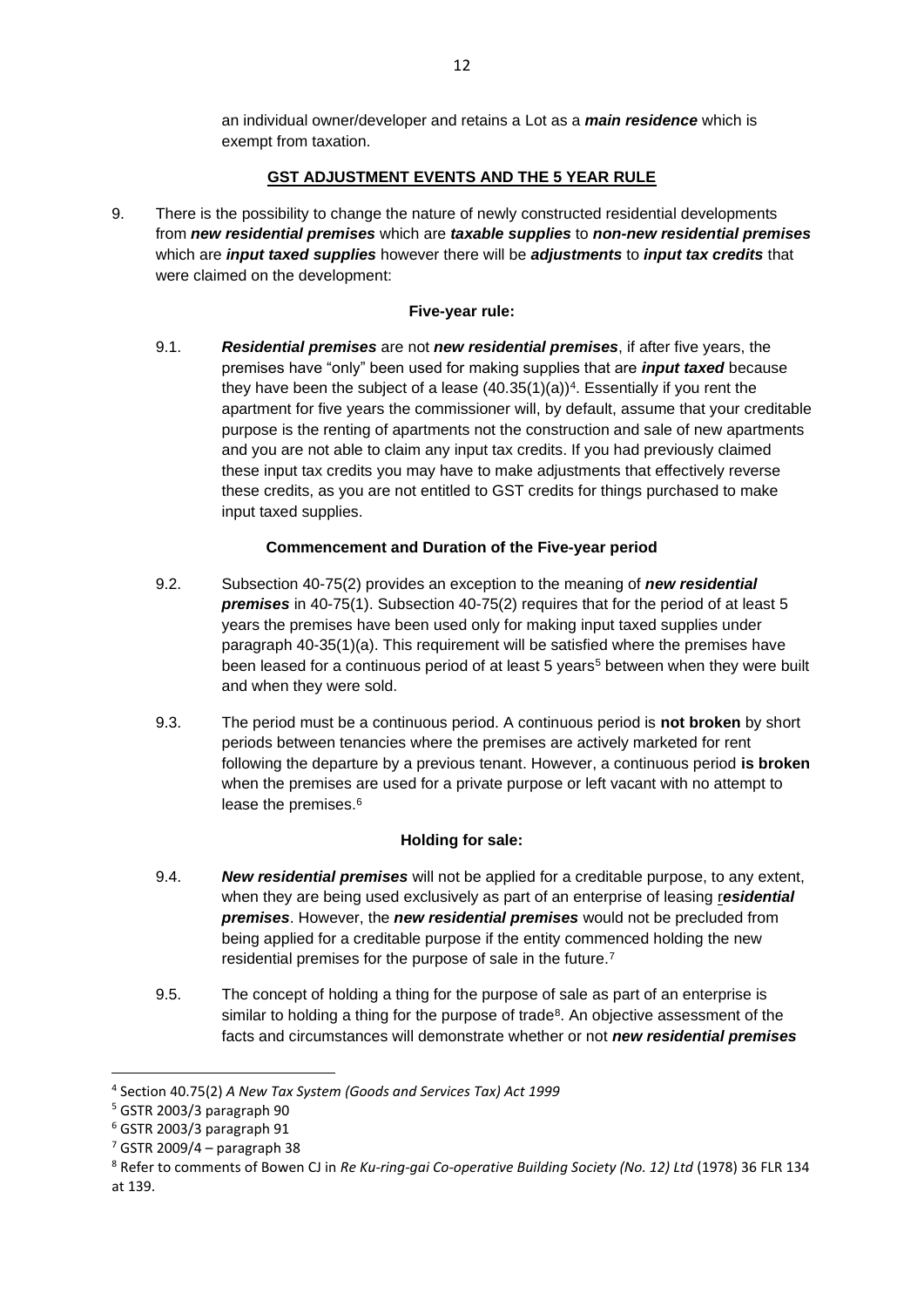are being held for the purpose of sale as part of an entity's enterprise. There must be satisfactory evidence to support a conclusion that the premises are being held for the purpose of sale. A single piece of evidence may not be sufficient where there is other evidence which suggests a contrary purpose. In such cases all of the evidence must be considered and weighed up in reaching a decision.

- 9.6. Although any one factor may not be sufficient on its own, the following are some examples of objective facts and circumstances that the Commissioner would expect to be present to conclude that premises are being held for the purposes of sale:
	- 9.6.1. Marketing of the premises for sale, such as listing the premises for sale with a real estate agent, publishing advertisements or arranging 'open inspections';
	- 9.6.2. Income tax treatment of the development as trading stock rather than as a capital asset;
	- 9.6.3. Finance documents including loan applications provided as part of the loan application process;
	- 9.6.4. Business plans, feasibility studies or minutes of meetings which support the holding of the premises for sale;
	- 9.6.5. Accounting reports and financial statements;
	- 9.6.6. Past activities of the entity; and
	- 9.6.7. In the case of building multiple premises, the sale of some of those apartments at arms length; (although in some cases there may be evidence to show that only some of the premises were intended for sale whilst the rest were intended to lease).
- 9.7. On the other hand, evidence that the premises have been applied, to some extent for lease include:
	- 9.7.1. Marketing the premises for lease;
	- 9.7.2. Business plans, minutes of meetings, finance documents etc. demonstrating the entity has determined to use the premises for lease; and
	- 9.7.3. Periods of actual leasing of the premises.
- 9.8. The actual time between constructions and sale is a relevant factor in determining whether the premises are being held for the purposes of sale. A short time would strengthen this position whilst a long time this may suggest that the entity is holding the premise for investment purposes not for the purpose of sale.

#### **Dual creditable purpose**

- <span id="page-13-0"></span>9.9. If the property is held for a dual creditable purpose, sale and lease, an apportionment will occur if the property is sold within the five-year time period.
- 9.10. For this purpose it is necessary to:
	- 9.10.1. Identify the relevant adjustment periods if there are multiple acquisitions
	- 9.10.2. Identify the changes in the extent of the creditable purpose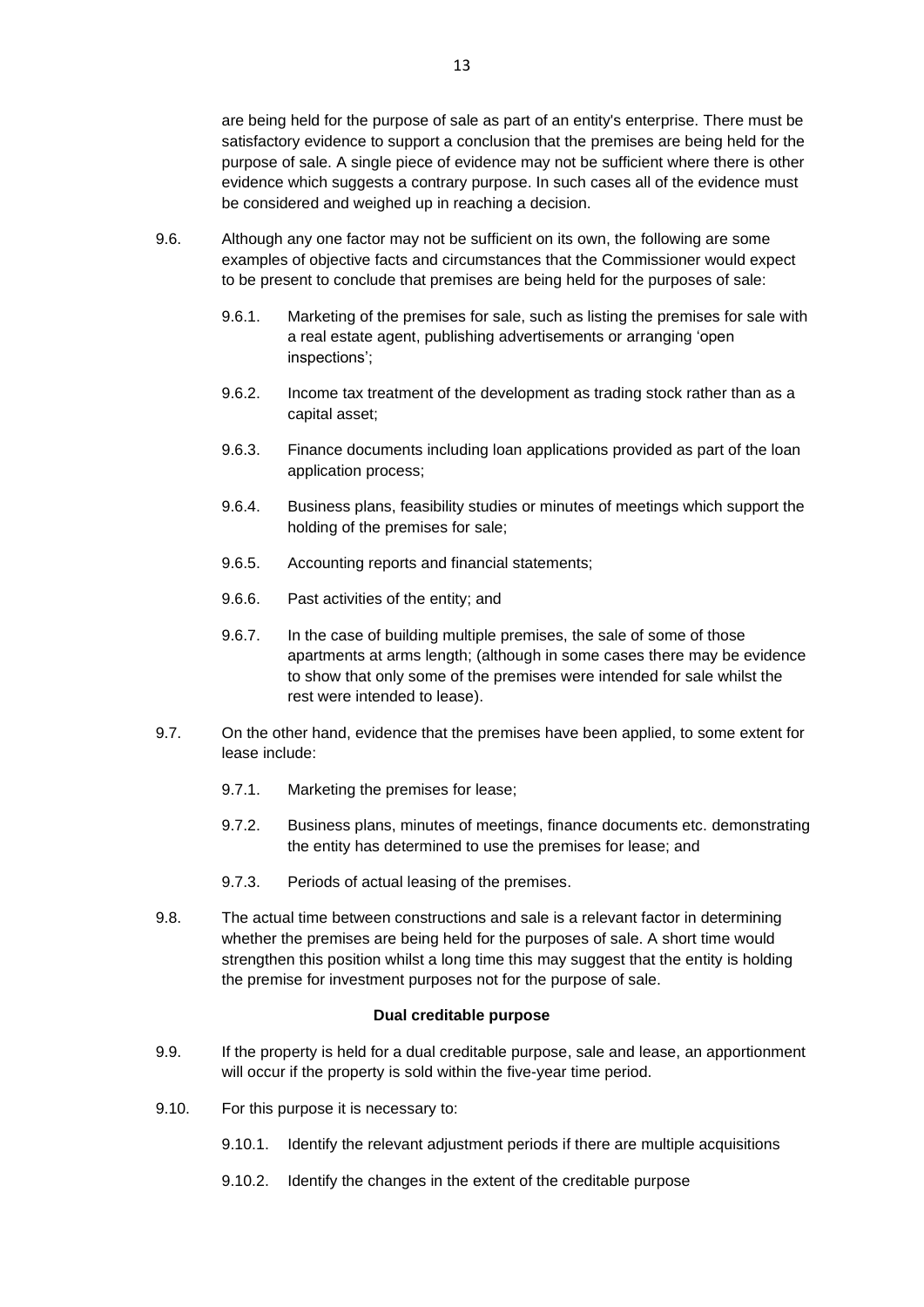- 9.10.3. Calculate the adjustments while premises are leased
- 9.10.4. Calculate the final adjustment when the property is sold.
- 9.11. Multiple adjustments will be classified as separate acquisitions under the Act<sup>9</sup> for Division 129 purposes
- 9.12. The extent of the creditable purpose is calculated with the following formula:

9.12.1. Market Value – (Market Value + Rent Revenue) =  $x\%$ 

9.12.2. E.g.  $$550,000 - ($550,000 + $22,000) = 96.15\%$ 

- 9.13. Section 129-40 of the Act<sup>10</sup> must then be applied to each acquisition. This involves comparing the intended and actual application of the asset. If the figures differ, then an increasing or decreasing adjustment will be required.
- 9.14. The adjustments must be included in the Business Activity Statement for the periods that they occur in.
- 9.15. There are some interesting examples in GSTR 2009/4.

*Example 17 - premises applied for the purpose of sale which do not satisfy the requirements of the '5 year rule'*

*Matthew constructs new residential premises for the purpose of sale and is entitled to input tax credits on his acquisitions. On completion of the premises Matthew decides to lease the premises because of a downturn in the property market. Matthew continues to hold the premises for the purpose of sale as part of his enterprise and does so until the premises are ultimately sold[.\[54\]](https://www.ato.gov.au/law/view/document?docid=GST/GSTR20094/NAT/ATO/00001#fp54) He is therefore applying the premises for two purposes under Division 129. He is required to make an increasing adjustment at the end of the first adjustment period because the actual application is*  less than the intended application. He will also need to consider whether further *adjustments are necessary in each of the relevant adjustment periods.*

*Matthew sells the premises six years after they were completed. He has been leasing the premises for this whole period. However, the requirements of subsection 40-75(2) are not satisfied because the premises have not only been used for making supplies that are input taxed because of paragraph 40-35(1)(a). The premises have also been used for the purpose of sale because Matthew has been holding the premises for sale as part of his enterprise.*

*The premises are new residential premises and, provided all the requirements of section 9-5 are satisfied, Matthew makes a taxable supply of new residential premises when the premises are sold.*

*Example 18 - premises held for the purpose of sale for a period of time and then used only to make input taxed supplies by way of lease*

<sup>9</sup> Section 156-20, *A New Tax System (Goods and Services Act) 1999*

<sup>10</sup> *A New Tax System (Goods and Services Act) 1999*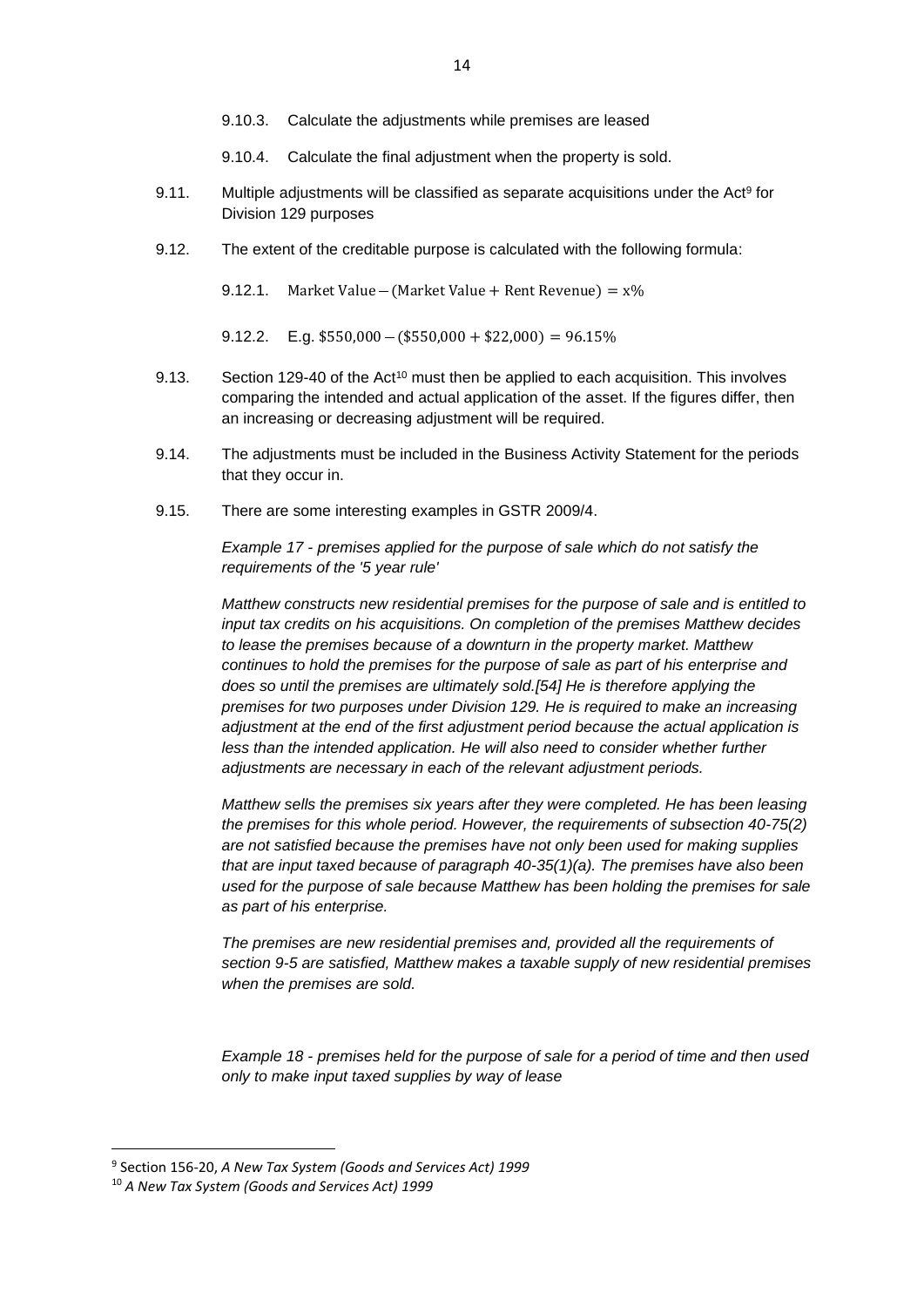*Assume the same facts as for Example 17 of this Ruling. However, after continuing to hold the premises for the purpose of sale for six months after starting to lease the premises, Matthew decides to hold the premises as an investment asset to be used only for the purpose of leasing. Matthew continues to make increasing adjustments under Division 129 in each relevant adjustment period on the basis that he is now holding the premises solely for a non-creditable purpose.*

*Matthew sells the premises six years after they were completed. He has been leasing the premises for this whole period. For the first six months of this period Matthew was applying the premises for a dual purpose. Therefore this period does not count towards a continuous 5 year period of using the premises only for making input taxed supplies by way of lease. However, after this time there is a continuous 5 year period which satisfies the requirements of subsection 40-75(2).*

*Therefore, while Matthew will have made increasing adjustments under Division 129 for the majority of the input tax credits to which he was entitled on the relevant acquisitions made in constructing the residential premises, the sale of the residential premises will be an input taxed supply of residential premises under section 40-65.*

#### **Summary**

- <span id="page-15-0"></span>10. There are three main ways in which the commissioner will deal with properties for the purpose of GST. This treatment is dependent on your objective actions.
	- 10.1. If the properties are constructed for sale and held only for sale i.e. not leased, then
		- 10.1.1. the properties will be treated as *new residential premises*;
		- 10.1.2. you will be able to claim 100% of your input tax credits;
		- 10.1.3. you will need to collect GST on sale; and
		- 10.1.4. the 5-year period will not commence.
	- 10.2. If the properties are acquired or built for the purpose of leasing the premises, then:
		- 10.2.1. the properties will be treated as *not-new residential premises*;
		- 10.2.2. you will not be able to claim input tax credits;
		- 10.2.3. you will not need to collect GST on sale; and
		- 10.2.4. there is no need to apply the 5-year rule.
	- 10.3. If the properties are constructed for sale and **held for sale**, but are leased for a noncontinuous period of 5 years, then:
		- 10.3.1. the properties will be treated as *new residential premises*;
		- 10.3.2. you will be able to claim an apportionment of your input tax credits;
		- 10.3.3. you will need to collect GST on sale; and
		- 10.3.4. the 5-year period will commence from when you begin to lease the premises but will end once you cease to lease the premises (and may begin again...).